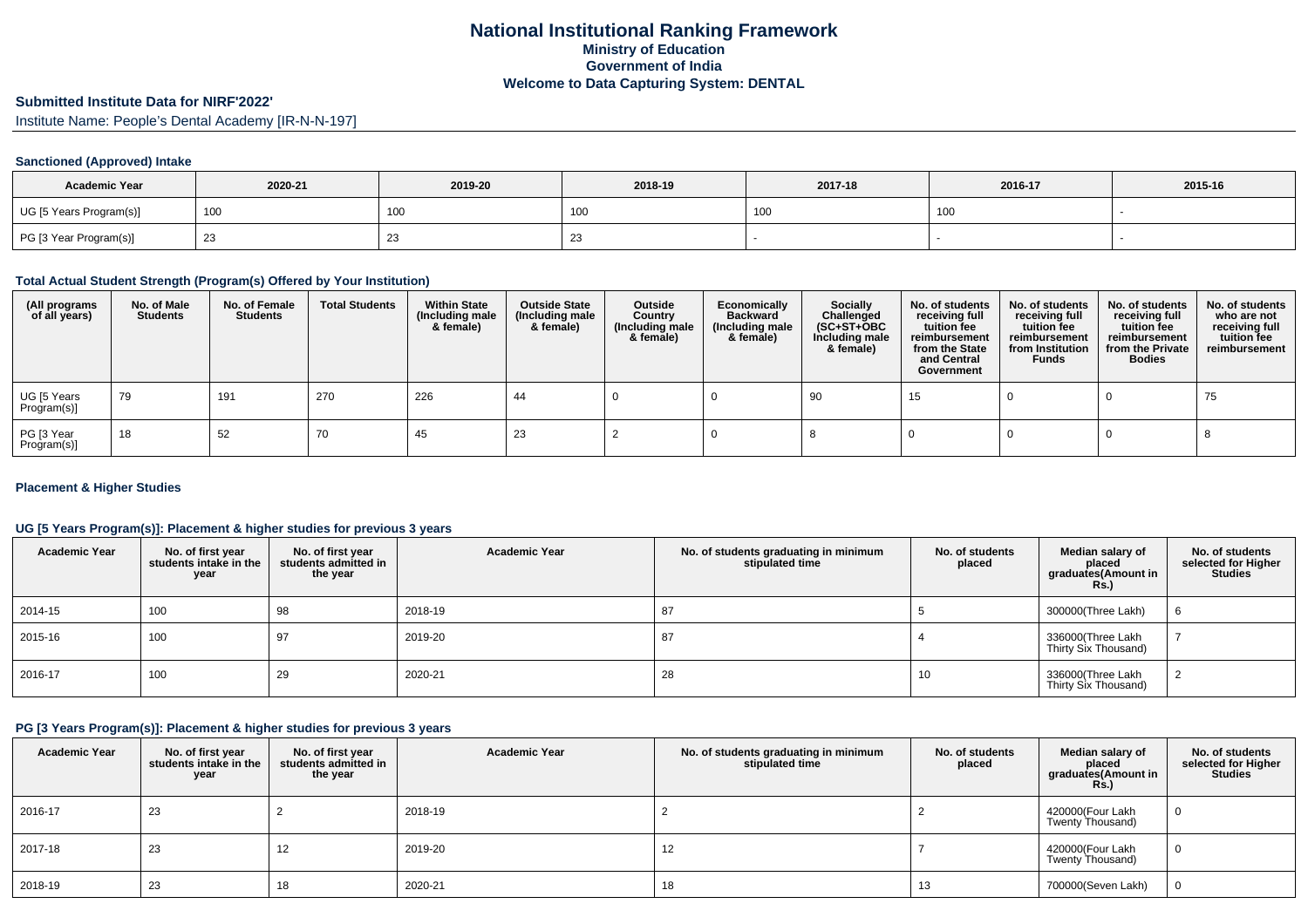#### **Ph.D Student Details**

| Ph.D (Student pursuing doctoral program till 2020-21 Students admitted in the academic year 2020-21 should not be entered here.) |                                                                 |         |         |  |  |  |  |
|----------------------------------------------------------------------------------------------------------------------------------|-----------------------------------------------------------------|---------|---------|--|--|--|--|
| <b>Total Students</b>                                                                                                            |                                                                 |         |         |  |  |  |  |
| Full Time                                                                                                                        |                                                                 | 19      |         |  |  |  |  |
| Part Time                                                                                                                        |                                                                 |         |         |  |  |  |  |
| No. of Ph.D students graduated (including Integrated Ph.D)                                                                       |                                                                 |         |         |  |  |  |  |
|                                                                                                                                  | 2020-21                                                         | 2019-20 | 2018-19 |  |  |  |  |
| Full Time                                                                                                                        |                                                                 |         |         |  |  |  |  |
| Part Time                                                                                                                        |                                                                 |         |         |  |  |  |  |
|                                                                                                                                  | No. of students Graduating in Super Speciality program (DM/MCH) |         |         |  |  |  |  |
| 2020-21                                                                                                                          | 2019-20                                                         | 2018-19 |         |  |  |  |  |

## **Financial Resources: Utilised Amount for the Capital expenditure for previous 3 years**

| <b>Academic Year</b>                                                                                 | 2020-21                                                                | 2019-20                                                             | 2018-19                                                             |  |  |  |  |  |  |
|------------------------------------------------------------------------------------------------------|------------------------------------------------------------------------|---------------------------------------------------------------------|---------------------------------------------------------------------|--|--|--|--|--|--|
|                                                                                                      | <b>Utilised Amount</b>                                                 | <b>Utilised Amount</b>                                              | <b>Utilised Amount</b>                                              |  |  |  |  |  |  |
| Annual Capital Expenditure on Academic Activities and Resources (excluding expenditure on buildings) |                                                                        |                                                                     |                                                                     |  |  |  |  |  |  |
| Library                                                                                              | 1248707 (Twelve Lakhs Forty Eight Thousand Seven Hundred<br>and Seven) | 892289 (Eight Lakhs Ninety Two Thousand Two Hundred<br>Eighty Nine) | 2300221 (Twenty Three Lakhs Two Hundred Twenty One)                 |  |  |  |  |  |  |
| New Equipment for Laboratories                                                                       | 2009538 (Twenty Lakhs Nine Thousand Five Hundred Thirty<br>Eight)      | 71485 (Seventy One Thousand Four Hundred And Eighty Five)           | 269528 (Two Lakh Sixty Nine Thousand Five Hundred Ttwenty<br>Eight) |  |  |  |  |  |  |
| Other expenditure on creation of Capital Assets (excluding<br>expenditure on Land and Building)      | 10097066 (One Crore Ninety Ninety Seven Thousand Sixty<br>Six)         | 9246019 (Ninety Two Lakhs Forty Six Thousand Nineteen)              | 8194048 (Eighty One Lakhs Ninety Four Thousand Forty<br>Eight)      |  |  |  |  |  |  |

# **Financial Resources: Utilised Amount for the Operational expenditure for previous 3 years**

| <b>Academic Year</b>                                                                                                                                                                            | 2020-21                                                                                         | 2019-20                                                                                    | 2018-19                                                                                    |  |  |  |  |  |
|-------------------------------------------------------------------------------------------------------------------------------------------------------------------------------------------------|-------------------------------------------------------------------------------------------------|--------------------------------------------------------------------------------------------|--------------------------------------------------------------------------------------------|--|--|--|--|--|
|                                                                                                                                                                                                 | <b>Utilised Amount</b>                                                                          | <b>Utilised Amount</b>                                                                     | <b>Utilised Amount</b>                                                                     |  |  |  |  |  |
| <b>Annual Operational Expenditure</b>                                                                                                                                                           |                                                                                                 |                                                                                            |                                                                                            |  |  |  |  |  |
| Salaries (Teaching and Non Teaching staff)                                                                                                                                                      | 27833724 (Two Crore Seventy Eight Lakhs Thirty Three<br>Thousand Seven Hundred and Twenty Four) | 25135425 (Two Crore Fifty One Lakhs Thirty Five Thousand<br>Four Hundred and Twenty Five)  | 42571094 (Four Crore Twenty Five Lakhs Seventy One<br>Thousand Ninety Four)                |  |  |  |  |  |
| Maintenance of Academic Infrastructure or consumables and<br>other running expenditures (excluding maintenance of hostels<br>and allied services, rent of the building, depreciation cost, etc) | 25264253 (Two Crore Fifty Two Lakhs Sixty Four Thousand<br>Two Hundred And Fifty Three)         | 22848318 (Two Crore Twenty Eight Lakhs Forty Eight<br>Thousand Three Hundred And Eighteen) | 24243498 (Two Crore Forty Two Lakhs Forty Three Thousand<br>Four Hundred And Ninety Eight) |  |  |  |  |  |
| Seminars/Conferences/Workshops                                                                                                                                                                  | 10300 (Ten Thousand Three Hundred)                                                              | 75512 (Seventy Five Thousand Five Hundred Twelve)                                          | 0 (Zero)                                                                                   |  |  |  |  |  |

**IPR**

| Calendar year            | 2020 | 2019 | 2018 |
|--------------------------|------|------|------|
| No. of Patents Published |      |      |      |
| No. of Patents Granted   |      |      |      |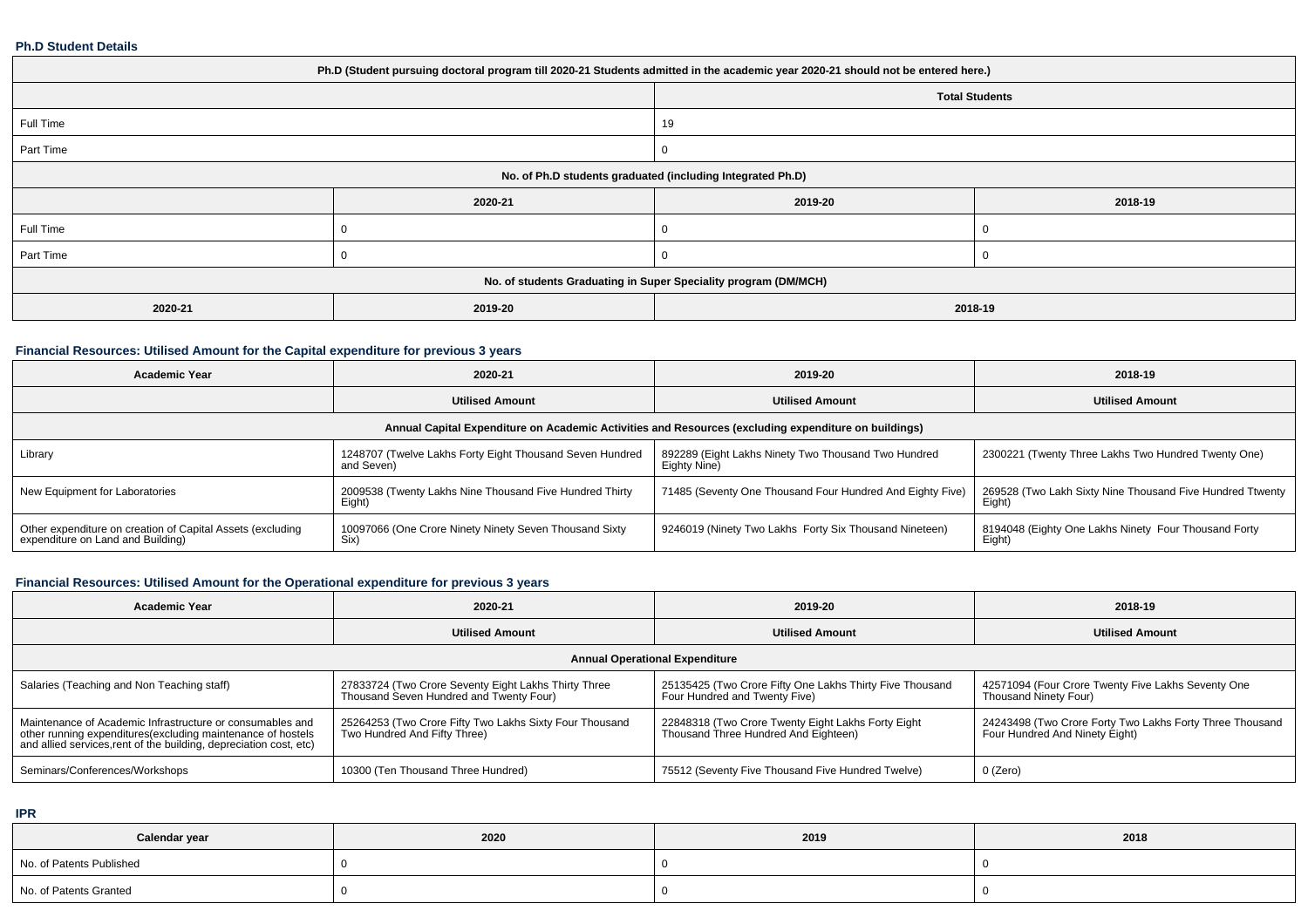### **Sponsored Research Details**

| <b>Financial Year</b>                    | 2020-21 | 2019-20 | 2018-19 |
|------------------------------------------|---------|---------|---------|
| Total no. of Sponsored Projects          |         |         |         |
| Total no. of Funding Agencies            |         |         |         |
| Total Amount Received (Amount in Rupees) |         |         |         |
| Amount Received in Words                 | Zero    | Zero    | Zero    |

# **OPD Attendance & Bed Occupancy**

| 1. Average OPD attendance in the calendar year 2020. | 206 |
|------------------------------------------------------|-----|
|------------------------------------------------------|-----|

## **PCS Facilities: Facilities of physically challenged students**

| 1. Do your institution buildings have Lifts/Ramps?                                                                                                         | Yes, more than 80% of the buildings |
|------------------------------------------------------------------------------------------------------------------------------------------------------------|-------------------------------------|
| 2. Do your institution have provision for walking aids, including wheelchairs and transportation from one building to another for<br>handicapped students? | Yes                                 |
| 3. Do your institution buildings have specially designed toilets for handicapped students?                                                                 | Yes, more than 40% of the buildings |

# **Faculty Details**

| Srno           | <b>Name</b>                         | Age | Designation                | Gender | Qualification | Experience (In<br>Months) | <b>Currently working</b><br>with institution? | <b>Joining Date</b> | <b>Leaving Date</b>      | <b>Association type</b> |
|----------------|-------------------------------------|-----|----------------------------|--------|---------------|---------------------------|-----------------------------------------------|---------------------|--------------------------|-------------------------|
|                | <b>SWAPNIL THAKUR</b>               | 33  | <b>Assistant Professor</b> | Female | <b>MDS</b>    | 24                        | Yes                                           | 01-08-2019          | $\overline{\phantom{a}}$ | Regular                 |
| 2              | <b>ANUJ SINGH</b><br><b>PARIHAR</b> | 34  | Reader                     | Male   | <b>MDS</b>    | 72                        | Yes                                           | 21-08-2019          | $\overline{\phantom{a}}$ | Regular                 |
| 3              | <b>VARTIKA KATOCH</b>               | 34  | Reader                     | Female | <b>MDS</b>    | 61                        | Yes                                           | 13-10-2020          | $\overline{\phantom{a}}$ | Regular                 |
|                | SARAH FAROOQUI                      | 34  | Lecturer                   | Female | <b>BDS</b>    | 74                        | Yes                                           | 02-05-2017          | $\sim$                   | Regular                 |
| 5              | <b>SUMIT NARANG</b>                 | 48  | Professor                  | Male   | <b>MDS</b>    | 256                       | Yes                                           | 01-10-2016          | $\sim$                   | Regular                 |
| 6              | PRIYANKA TIWARI                     | 31  | Lecturer                   | Female | <b>BDS</b>    | 74                        | Yes                                           | 08-06-2015          | $\sim$                   | Regular                 |
| $\overline{7}$ | <b>ASMAA BAHAR</b>                  | 30  | <b>Assistant Professor</b> | Female | MDS           | 25                        | Yes                                           | 03-07-2019          | $\sim$                   | Regular                 |
| 8              | SHIVANI DWIVEDI                     | 38  | Professor                  | Female | <b>MDS</b>    | 135                       | Yes                                           | 18-12-2018          | $\sim$                   | Regular                 |
| 9              | MYLAVARAPU<br><b>KRISHNA SAGAR</b>  | 32  | Reader                     | Male   | <b>MDS</b>    | 46                        | Yes                                           | 25-10-2017          | $\sim$                   | Regular                 |
| 10             | ANKUR JAIN                          | 42  | Professor                  | Male   | <b>MDS</b>    | 145                       | Yes                                           | 29-06-2010          | $\overline{\phantom{a}}$ | Regular                 |
| 11             | <b>SATISH MARAN</b>                 | 40  | Reader                     | Male   | <b>MDS</b>    | 87                        | Yes                                           | 09-08-2018          | $\sim$                   | Regular                 |
| 12             | <b>RINKY SISODIA</b>                | 40  | Reader                     | Female | <b>MDS</b>    | 111                       | Yes                                           | 16-03-2020          | $\sim$                   | Regular                 |
| 13             | ANAYA KULKARNI                      | 31  | Reader                     | Female | <b>MDS</b>    | 47                        | Yes                                           | 01-09-2017          | $\overline{\phantom{a}}$ | Regular                 |
| 14             | <b>SAPNA MISHRA</b>                 | 30  | <b>Assistant Professor</b> | Male   | <b>MDS</b>    | 43                        | Yes                                           | 01-08-2019          | $\sim$                   | Regular                 |
| 15             | <b>AMITABH KALLURY</b>              | 47  | Professor                  | Male   | <b>MDS</b>    | 261                       | Yes                                           | 09-09-2010          | $\sim$                   | Regular                 |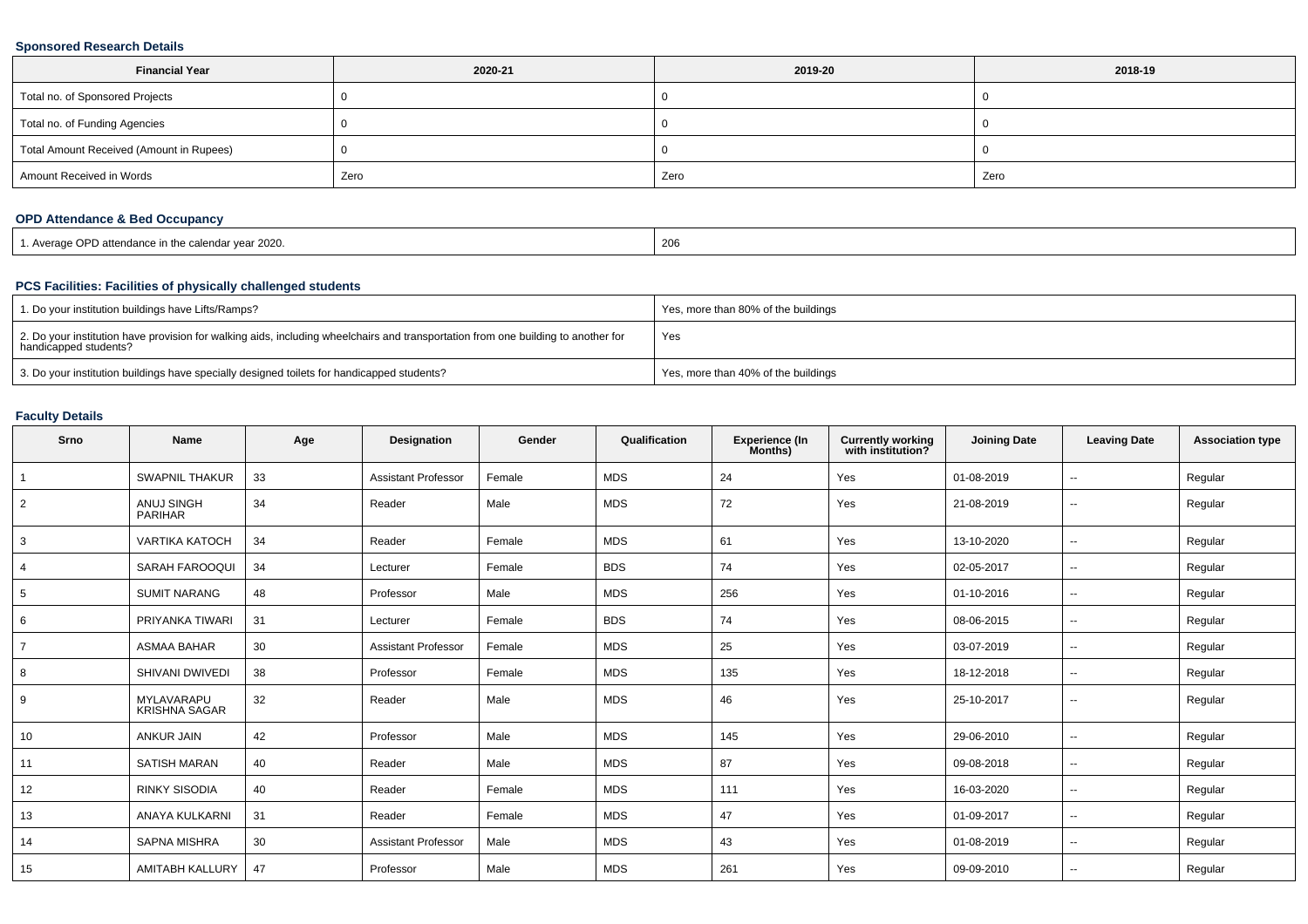| 16  | <b>RAJESH KUMAR</b><br><b>BALANI</b>      | 44 | Professor                  | Male   | <b>MDS</b> | 121 | Yes | 10-10-2017 | $\overline{\phantom{a}}$ | Regular |
|-----|-------------------------------------------|----|----------------------------|--------|------------|-----|-----|------------|--------------------------|---------|
| 17  | <b>CHANDNI BHARTI</b>                     | 33 | Reader                     | Female | <b>MDS</b> | 69  | Yes | 24-10-2019 | $\sim$                   | Regular |
| 18  | <b>CHANDRIKA</b><br><b>DUBEY</b>          | 31 | Reader                     | Female | <b>MDS</b> | 60  | Yes | 23-08-2016 | --                       | Regular |
| 19  | <b>DEEPIKA DHALI</b>                      | 32 | <b>Assistant Professor</b> | Female | <b>MDS</b> | 22  | Yes | 03-10-2019 | $\overline{a}$           | Regular |
| 20  | <b>ABHISHEK</b><br>SAXENA                 | 33 | <b>Assistant Professor</b> | Male   | <b>MDS</b> | 21  | Yes | 07-12-2019 | --                       | Regular |
| 21  | <b>NIMISHA</b><br><b>CHATURVEDI</b>       | 31 | <b>Assistant Professor</b> | Female | <b>MDS</b> | 11  | Yes | 17-09-2020 | $\sim$                   | Regular |
| 22  | <b>KSHAMA</b><br><b>SHRIVASTAVA</b>       | 34 | <b>Assistant Professor</b> | Female | <b>MDS</b> | 17  | Yes | 25-02-2020 | Ξ.                       | Regular |
| 23  | <b>ANISH GUPTA</b>                        | 46 | Professor                  | Male   | <b>MDS</b> | 189 | Yes | 12-08-2013 | $\sim$                   | Regular |
| 24  | <b>GOPI MOHAN</b>                         | 44 | Lecturer                   | Male   | <b>BDS</b> | 213 | Yes | 12-07-2004 | $\overline{\phantom{a}}$ | Regular |
| 25  | <b>VINI SHINDE</b>                        | 36 | Lecturer                   | Female | <b>BDS</b> | 118 | Yes | 18-10-2011 | --                       | Regular |
| 26  | <b>SWAPNIL JAIN</b>                       | 41 | Professor                  | Male   | <b>MDS</b> | 135 | Yes | 01-03-2017 | $\sim$                   | Regular |
| 27  | <b>VIJAYTA SHARVA</b>                     | 38 | Reader                     | Female | <b>MDS</b> | 86  | Yes | 10-07-2014 | $\sim$                   | Regular |
| 28  | <b>VINEESH VISHNU</b>                     | 33 | Reader                     | Male   | <b>MDS</b> | 47  | Yes | 01-09-2017 | --                       | Regular |
| 29  | <b>JUHI LOHIYA</b>                        | 32 | <b>Assistant Professor</b> | Female | <b>MDS</b> | 27  | Yes | 01-06-2019 | Ξ.                       | Regular |
| 30  | <b>VIKAS KUMAR</b><br><b>MISHRA</b>       | 37 | Lecturer                   | Male   | <b>BDS</b> | 162 | Yes | 11-02-2008 | --                       | Regular |
| -31 | <b>VIJAY KUMAR</b><br><b>SINGH</b>        | 32 | Lecturer                   | Male   | <b>BDS</b> | 58  | Yes | 20-10-2016 | $\overline{\phantom{a}}$ | Regular |
| 32  | G V<br>RAMACHANDRA<br>REDDY               | 53 | Professor                  | Male   | <b>MDS</b> | 280 | Yes | 10-07-2015 | --                       | Regular |
| 33  | HINA HANDA                                | 34 | Reader                     | Female | <b>MDS</b> | 85  | Yes | 04-08-2014 | $\overline{\phantom{a}}$ | Regular |
| 34  | POOJA KHARE                               | 38 | Reader                     | Female | MDS+Ph.D   | 85  | Yes | 01-08-2014 | $\overline{\phantom{a}}$ | Regular |
| 35  | <b>SHWETA</b><br><b>CHATURVEDI</b>        | 37 | <b>Assistant Professor</b> | Female | <b>MDS</b> | 27  | Yes | 01-06-2019 | --                       | Regular |
| 36  | <b>CHRISTOPHER</b><br><b>VINAY SHINDE</b> | 39 | Reader                     | Male   | <b>MDS</b> | 53  | Yes | 02-07-2019 | --                       | Regular |
| 37  | <b>ANKUR SONI</b>                         | 38 | Lecturer                   | Male   | M.Sc.      | 50  | Yes | 17-03-2021 | --                       | Regular |
| 38  | <b>NEHA VISHNOI</b>                       | 38 | Associate Professor        | Female | Ph.D       | 142 | Yes | 15-09-2009 | $\overline{\phantom{a}}$ | Regular |
| 39  | KUSHAL P<br>GARHWAL                       | 57 | Associate Professor        | Male   | MS         | 210 | Yes | 23-03-2007 | $\overline{\phantom{a}}$ | Regular |
| 40  | AJAY KUMAR<br>PILLAI                      | 46 | Professor                  | Male   | <b>MDS</b> | 181 | Yes | 30-08-2017 | $\sim$                   | Regular |
| 41  | <b>NEHA JAIN</b>                          | 36 | Reader                     | Female | <b>MDS</b> | 86  | Yes | 14-06-2014 | $\sim$                   | Regular |
| 42  | MRINAL<br>SATPATHY                        | 33 | Reader                     | Male   | <b>MDS</b> | 86  | Yes | 27-06-2014 | $\overline{\phantom{a}}$ | Regular |
| 43  | PUSHPRAJ SINGH                            | 35 | <b>Assistant Professor</b> | Male   | <b>MDS</b> | 22  | Yes | 01-10-2019 | $\sim$                   | Regular |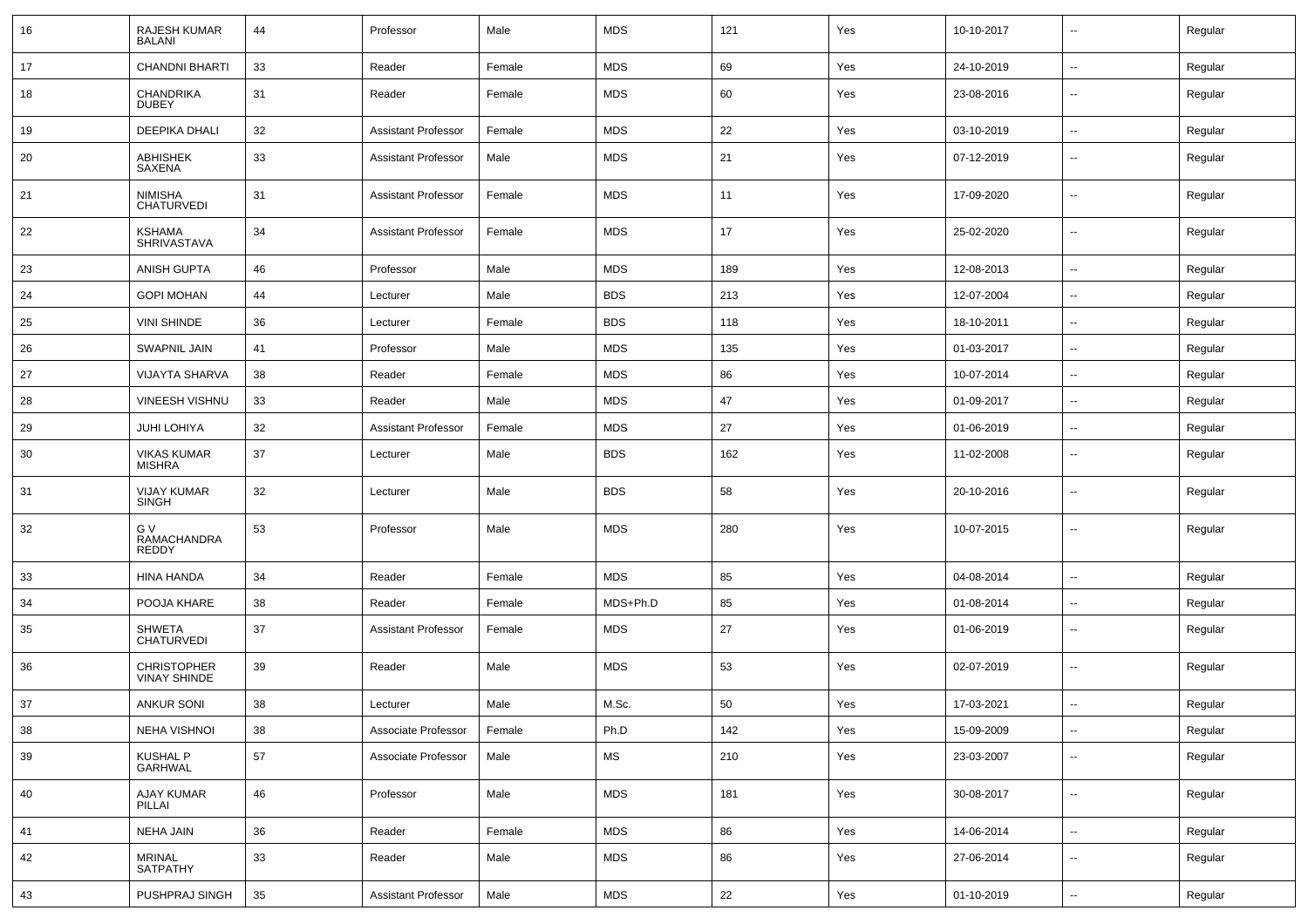| 44 | PRIYANKA<br><b>SHARMA</b>              | 34 | <b>Assistant Professor</b>                          | Female | <b>MDS</b> | 23  | Yes | 01-10-2019 | --                       | Regular |
|----|----------------------------------------|----|-----------------------------------------------------|--------|------------|-----|-----|------------|--------------------------|---------|
| 45 | ANNANT<br><b>CHOUBEY</b>               | 34 | <b>Assistant Professor</b>                          | Male   | <b>MDS</b> | 19  | Yes | 13-12-2019 | $\sim$                   | Regular |
| 46 | <b>SYED SAQUIB</b><br><b>DASTAGIR</b>  | 40 | Lecturer                                            | Male   | <b>BDS</b> | 147 | Yes | 29-05-2009 | $\sim$                   | Regular |
| 47 | <b>SOHAIL ALI</b>                      | 27 | Lecturer                                            | Male   | <b>BDS</b> | 43  | Yes | 03-05-2018 | $\sim$                   | Regular |
| 48 | SANJEEV TYAGI                          | 49 | Dean / Principal /<br>Director / Vice<br>Chancellor | Male   | <b>MDS</b> | 244 | Yes | 12-07-2004 | $\overline{\phantom{a}}$ | Regular |
| 49 | <b>MUKTISHREE</b><br><b>MAHENDRA</b>   | 41 | Professor                                           | Female | <b>MDS</b> | 136 | Yes | 20-05-2010 | Ξ.                       | Regular |
| 50 | VARTUL DWIVEDI                         | 36 | Professor                                           | Male   | <b>MDS</b> | 111 | Yes | 01-06-2012 | Ξ.                       | Regular |
| 51 | PARTHIVI SINGH                         | 30 | <b>Assistant Professor</b>                          | Female | <b>MDS</b> | 31  | Yes | 10-01-2019 | $\sim$                   | Regular |
| 52 | SANA KHAN                              | 29 | Lecturer                                            | Female | <b>MDS</b> | 26  | Yes | 03-07-2019 | $\overline{a}$           | Regular |
| 53 | RINKAL LUHANA                          | 30 | <b>Assistant Professor</b>                          | Female | <b>MDS</b> | 25  | Yes | 01-08-2019 | $\overline{a}$           | Regular |
| 54 | APOORVA GUPTA                          | 30 | <b>Assistant Professor</b>                          | Female | <b>MDS</b> | 22  | Yes | 01-10-2019 | $\sim$                   | Regular |
| 55 | <b>FAIZ UL HASAN</b>                   | 33 | Lecturer                                            | Male   | <b>BDS</b> | 65  | Yes | 14-03-2016 | $\sim$                   | Regular |
| 56 | <b>NAGMA KHAN</b>                      | 31 | Lecturer                                            | Female | <b>BDS</b> | 40  | Yes | 09-07-2018 | ۰.                       | Regular |
| 57 | <b>IBRAHIM</b><br><b>MOHAMMAD KHAN</b> | 32 | Lecturer                                            | Male   | <b>BDS</b> | 38  | Yes | 09-07-2018 | $\sim$                   | Regular |
| 58 | KAFEEL AHMAD                           | 34 | Lecturer                                            | Male   | <b>BDS</b> | 67  | Yes | 13-02-2016 | $\sim$                   | Regular |
| 59 | NAVEEN S YADAV                         | 48 | Professor                                           | Male   | <b>MDS</b> | 253 | Yes | 09-03-2011 | $\overline{\phantom{a}}$ | Regular |
| 60 | HARSH MAHAJAN                          | 40 | Professor                                           | Male   | <b>MDS</b> | 158 | Yes | 05-10-2013 | $\overline{\phantom{a}}$ | Regular |
| 61 | <b>SUMIT KHARE</b>                     | 40 | Professor                                           | Male   | <b>MDS</b> | 135 | Yes | 06-06-2014 | $\sim$                   | Regular |
| 62 | PUJA HAZARI                            | 43 | Professor                                           | Female | <b>MDS</b> | 112 | Yes | 22-07-2014 | $\sim$                   | Regular |
| 63 | SHWETA NARWANI                         | 34 | Reader                                              | Female | <b>MDS</b> | 51  | Yes | 03-09-2019 | $\overline{a}$           | Regular |
| 64 | ABHINAV KHARE                          | 34 | <b>Assistant Professor</b>                          | Male   | <b>MDS</b> | 24  | Yes | 07-09-2019 | $\sim$                   | Regular |
| 65 | <b>RICHA THAKUR</b>                    | 30 | Lecturer                                            | Female | <b>BDS</b> | 58  | Yes | 19-10-2016 | --                       | Regular |
| 66 | <b>VIVEK KUMAR</b><br><b>DUBEY</b>     | 31 | Lecturer                                            | Male   | <b>BDS</b> | 45  | Yes | 08-11-2017 | $\overline{\phantom{a}}$ | Regular |
| 67 | <b>FAIZ ALAM</b>                       | 28 | Lecturer                                            | Male   | <b>BDS</b> | 14  | Yes | 27-06-2020 | ц.                       | Regular |
| 68 | ABHINAV DUBEY                          | 32 | Reader                                              | Male   | <b>MDS</b> | 78  | Yes | 13-07-2020 | ω,                       | Regular |
| 69 | GEETANJALI<br>DUBEY                    | 32 | Lecturer                                            | Female | <b>BDS</b> | 81  | Yes | 06-09-2016 | ц.                       | Regular |
| 70 | SHIKHA SINGH                           | 34 | Reader                                              | Female | <b>MDS</b> | 97  | Yes | 11-10-2019 | ш.                       | Regular |
| 71 | PRAGYA PATEL                           | 31 | <b>Assistant Professor</b>                          | Female | <b>MDS</b> | 18  | Yes | 25-02-2020 | $\sim$                   | Regular |
| 72 | <b>MONALI BAJAJ</b>                    | 29 | <b>Assistant Professor</b>                          | Female | <b>MDS</b> | 18  | Yes | 03-09-2020 | $\sim$                   | Regular |